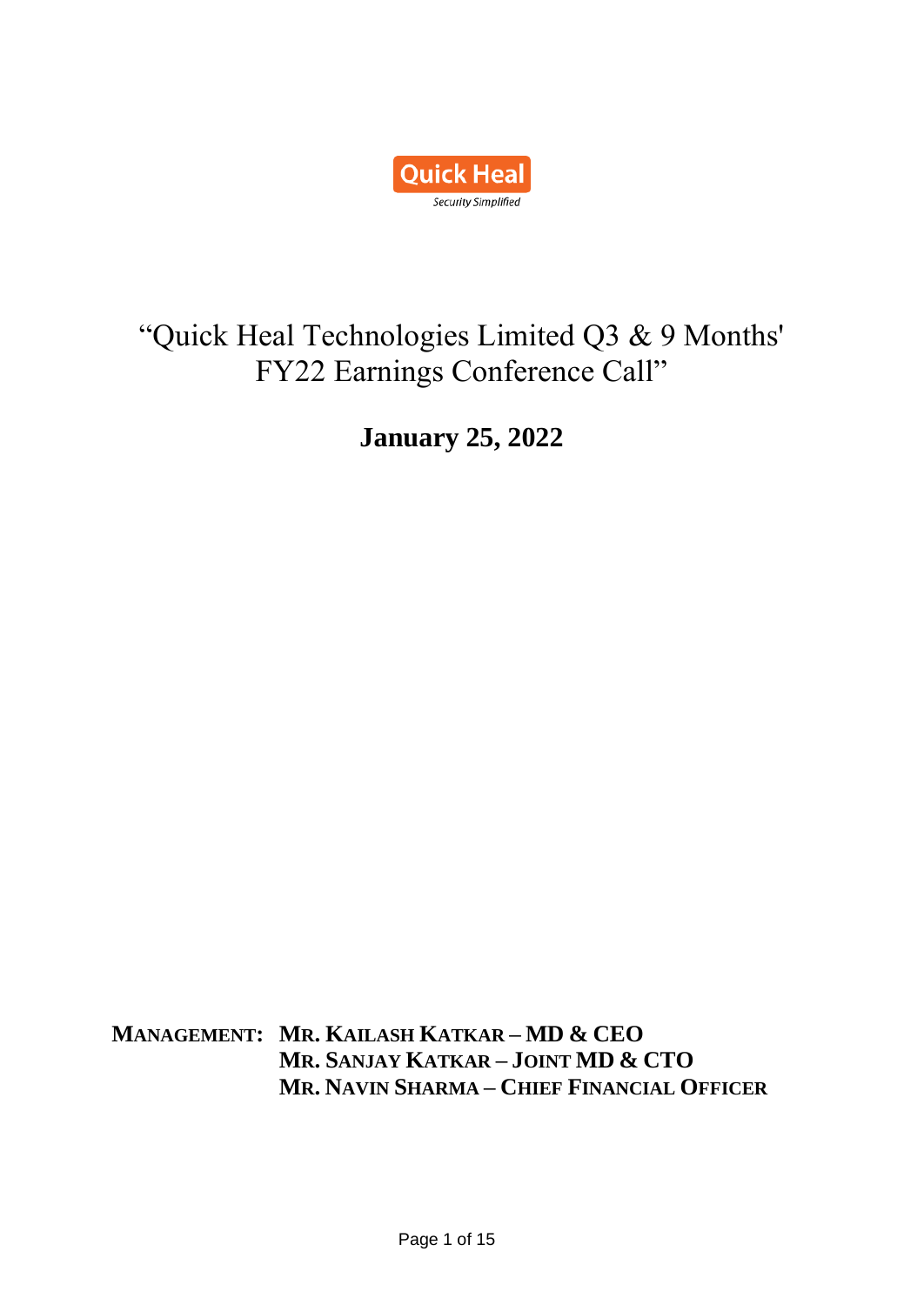

**Moderator:** Ladies and gentlemen, good day and welcome to the Quick Heal Technologies Limited Q3 FY22 Earnings Conference Call. We have with us today Mr. Kailash Katkar – Managing Director and CEO; Mr. Sanjay Katkar – Joint Managing Director and CTO; and Mr. Navin Sharma – Chief Financial Officer. As a reminder, all participants' lines will be in the listen-only mode and there will be an opportunity for you to ask questions after the presentation concludes. Should you need assistance during the conference call, please signal an operator by pressing "\*" then "0" on your touch-tone phone. Please note that this conference is being recorded. I would now like to hand the conference over to Mr. Navin Sharma from Quick Heal Technologies Limited. Thank you and over to you, sir. **Navin Sharma:** Good evening everyone. I am pleased to welcome you all to our Earnings Call to discuss our Q3 and 9 months FY22 Results. Please note a copy of all our disclosures are available on the investors section of our website as well as stock exchanges. Please note that anything said on this call which reflects our outlook for the future which could be construed as a forward-looking statement must be reviewed in conjunction with the risks that the company faces. Let me now hand over the floor to our MD and CEO – Mr. Kailash Katkar to talk about major developments and key initiatives. Over to you, Kailash. **Kailash Katkar:** Good evening ladies and gentlemen. Trust you and your dear ones are well and safe. Thank you for making the time to join us today to discuss the Quick Heal Technologies' results for Q3 and 9 months. I would like to take this opportunity to update you about the key developments for the quarter. We had a very successful Q3 with growth in revenue earnings and cash flow. Again, despite Covid challenges and considering last year's spillover, 9 months are not comparable, but still, we have achieved at par results. Navin will definitely cover our financial performance in detail in his comments. We have witnessed massive digitalization in the last couple of years. The cybersecurity industry is going to follow the out space and emerging used cases. We find ourselves in the right place at the right time to cater to and latch onto the opportunities that the world is presenting in front of us, we have been slowly and quietly preparing ourselves for the win. Today, I will be touching upon a few elements of our transition along with our way ahead. During the quarter, both our businesses performed well. We are a legacy in the retail antivirus business and command market leadership in the geographies that we mostly operate. The business is strong and constitutes about 75% to 80% of our overall business. On the other hand, we have been incubating a new business within the company since past few years to serve enterprise customers at large. Currently, it has become a sizeable business for us within a few years of operations. It has been growing at a fast pace and we foresee that to continue in the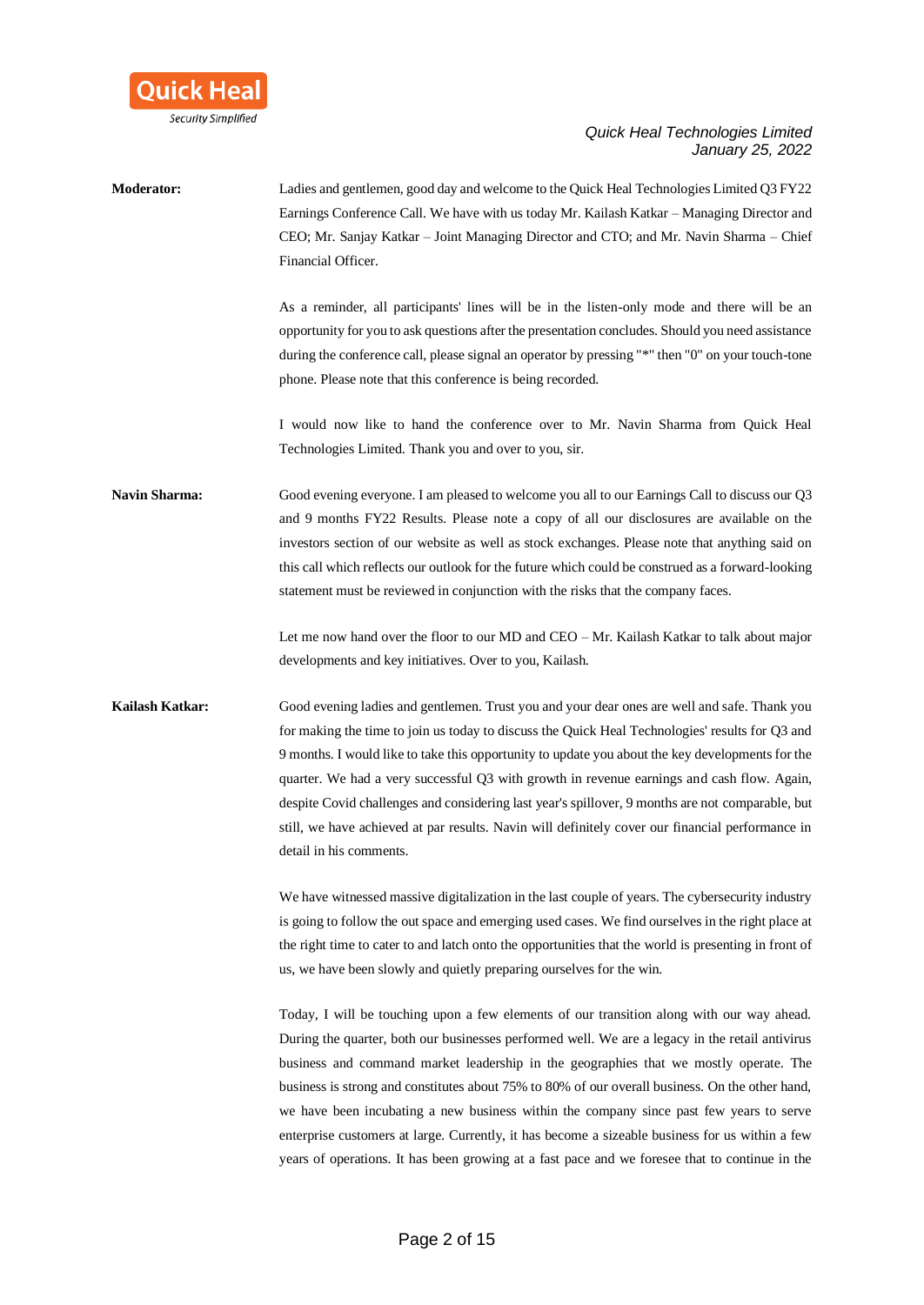

times to come. We have onboarded industrial experts from across globe in the product, sales, R&D, finance, HR domain to lead us to where we intend.

We work with an attrition rate lower than the industry owing to our employees' value proposition, a great culture, and empowerment. We have continuously upgraded our product offerings to our retail customers and launched a new version with a focus on data privacy which is the need of the hour. Talking about our enterprise customers, we have launched new products under the Seqrite Hawkk series and have a very strong pipeline of the next generation products under development. While our retail business currently is mostly driven by Indian market, we have also started to spread ourselves globally through the enterprise segment. For the 9 months of financial year 2022, around 18% of our enterprise business is coming through global market. We are setting foot in new geographies and you can expect growth in these numbers going forward. We are into the business commanding over 95% in gross margins and have a very strong balance sheet and are a debt-free company. We have been funding our R&D and marketing investment through our internal accruals and charging it into our P&L while on the inorganic side, we are in a constant lookout for strategic opportunities to fuel our growth momentum.

Apart from the road map we are in for the future, we have been continuously and constantly rewarding our investors through dividend and buyback program and will continue to do so. As a company, we are working extensively into building a 3-year road map for us and we will be talking about it in the next quarter.

Now, I would like to hand over the floor to Mr. Sanjay Katkar Joint Managing Director and CTO. Over to you, Sanjay.

**Sanjay Katkar:** Good evening everyone. Before I speak about trends in cybersecurity market, I would like to discuss a couple of points:

> During the quarter, Seqrite bagged Advanced Approved Endpoint Protection 2021 test certification for its EPS range of products and solutions offering protection from unknown advanced sophisticated ransomware and APT attacks. Also, Seqrite EPS received AV test top product certificate for stopping the most sophisticated malware with perfect scores on the parameters of protection, performance, and usability, for the second time in a row. On the product side to which Kailash referred earlier, we have continuously upgraded our product offerings and have launched a new version of our retail consumers with focus on data privacy. For enterprise customers, we have launched new products under the Seqrite Hawkk series, and with this launch, we are aiming to redefine enterprise security with comprehensive solutions to secure their digital transformation journey. We will continue to gradually invest and add more products under the Seqrite Hawkk series that will mark our foray into the endpoint detection and response – EDR as we call it, zero trust data privacy, and cloud-based network security products.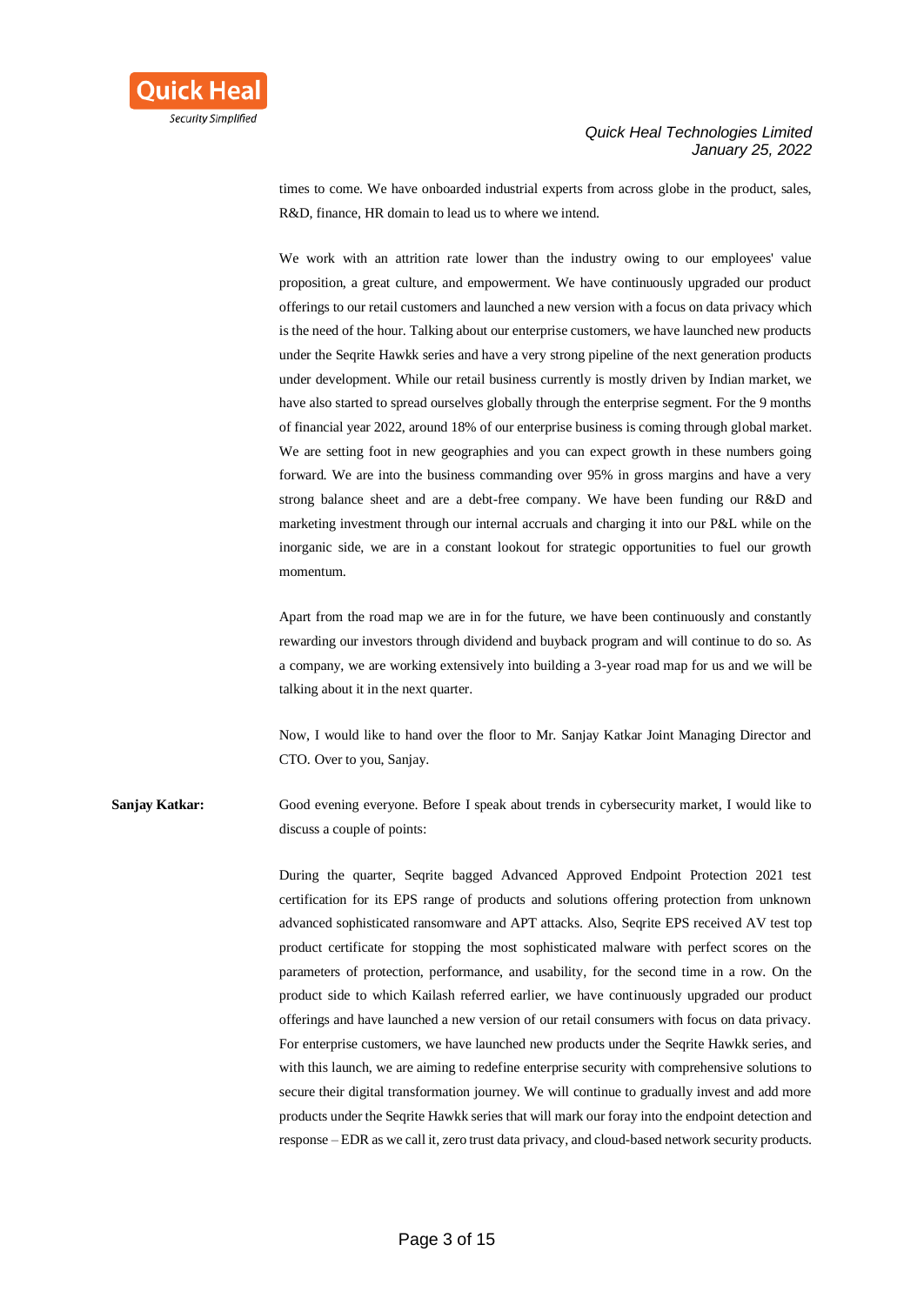

On the cybersecurity trend, Q3 proved unexpectedly fast paced for various sophisticated attacks. Our record shows several thousand attacks per day on some days. In quarter 3, the new ransomware groups quickly capitalized on some of the most dangerous vulnerabilities in the wide. Our research underscores that ransomware continues to evolve and is becoming more dangerous based on the catastrophic damage it can inflict on the target organizations. We continue to see ransomware attacks; coin miner attacks and phishing attacks aggressively increase in sophistication and frequency in Q3.

To conclude, I would like to say that as we sail through the pandemic and as we become more and more reliable on digital infrastructure to solve our day-to-day needs such as being connected to the world, work remotely, digital learning, and payment, demand for our security products and solutions will continue to remain strong.

With this, I would like to hand over the floor to our CFO – Mr. Navin Sharma to discuss our financial performance with you.

**Navin Sharma:** Let me now take you through the financial highlights for the 3rd quarter and 9 months ended December 2021.

> Historically, Q3 has always been a weak quarter for us but still we were able to deliver good growth in Q3 FY22. In Q3, our consolidated revenue from operations grew by 13.9% to Rs. 796 million compared to Rs. 699 million in quarter 3 of last year driven by strong growth in the enterprise business and higher renewal rate on consumer segment. 76.4% of the revenue for the quarter came from retail segment whereas 23.6% from enterprise and government segment. EBITDA for the quarter was up 24.4% Y-o-Y at Rs. 205 million compared to Rs. 165 million in Q3 of last year.

> EPS for the quarter stood at Rs. 2.45, up by 17% Y-o-Y. The 9 months' results are not comparable as the financial numbers of Q1 FY21 includes revenue spillover of Rs. 300 million from Q4 FY20 due to nonavailability of transport facilities due to lockdown. If the revenue spillover of Rs. 300 million in Q1 FY21 is left aside, we have registered over 20% growth Y-o-Y during 9 months of FY22. Even after considering the revenue spillover, we have recorded modest growth of 4.6% in 9 months Y-o-Y. In line with our continued focus on R&D and innovation, we increased our investment in R&D by 25% on Y-o-Y basis and it stood at Rs. 213 million compared to Rs. 170 million in Q3 of last year.

> Other income during the quarter has gone down by 42% Y-o-Y to Rs. 36 million from Rs. 63 million in the last year. This was partly due to reduction in the treasury side due to buyback and also partly due to fall in the treasury yields. With this, profit after tax for the quarter increased by 6% Y-o-Y to Rs. 143 million. PAT margin for the quarter stood at 17.9%. Cash profit after tax during the quarter stood at Rs. 188 million.

The effective corporate tax rate for the quarter was at 26.99%.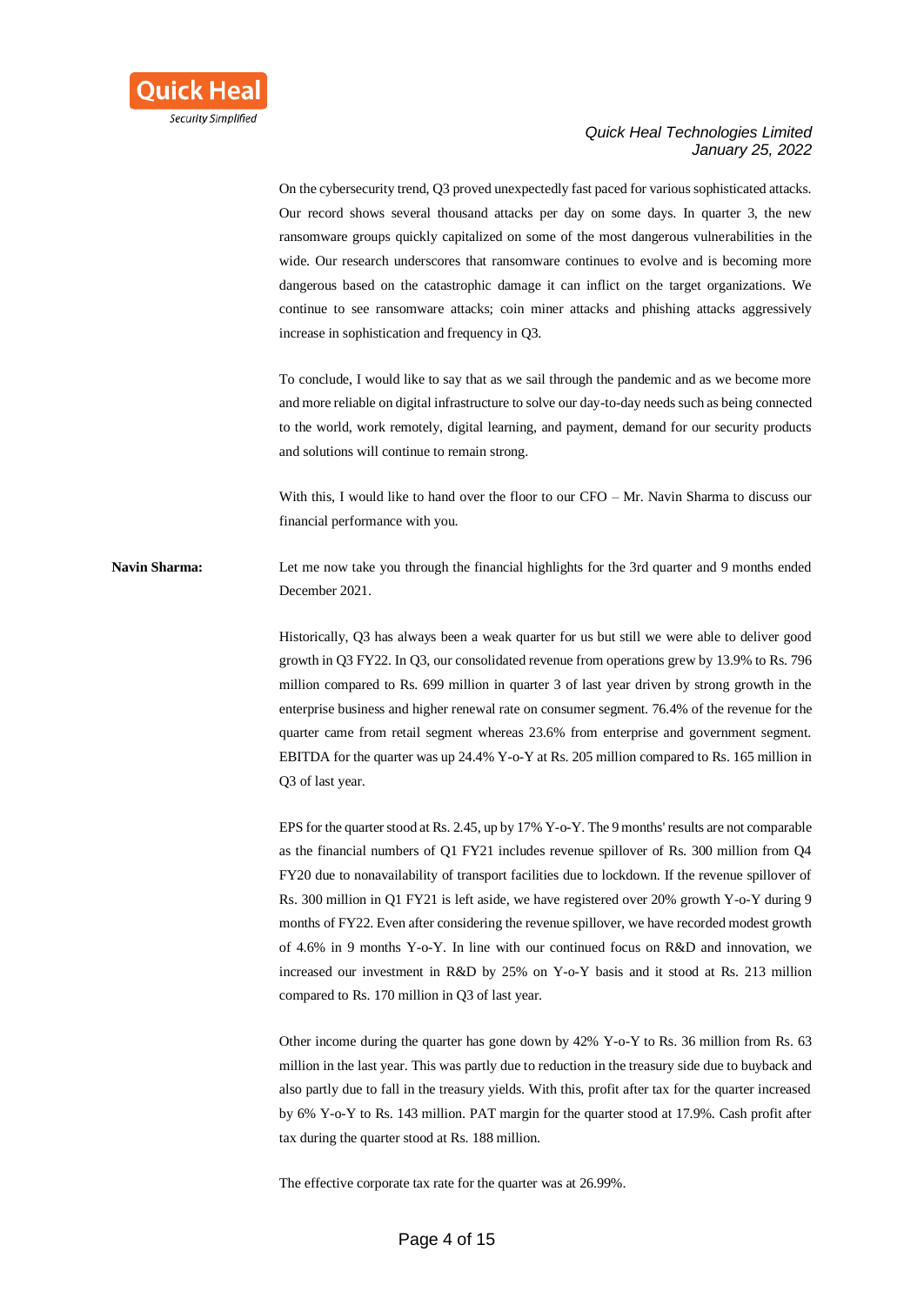

Overall, to sum up, we managed to have substantial strong growth and we are confident to continue this growth trajectory in the coming future while the economy continues to recover.

With this, we will now open the floor for questions.

**Moderator:** We will now begin the question & answer session. Ladies and gentlemen, we will wait for a moment while the question queue assembles. The first question is from the line of Della D'Souza from Anand Rathi. Please go ahead.

**Della D'Souza:** I have two questions; the first one being what is your ARPU for the retail segment in the current quarter? Has it gone up? Secondly, our working capital days have gone up compared to last year. Can you throw some color on it and could you provide an outlook for the same?

Navin Sharma: First is with respect to ARPU. Currently, you must have seen that we are operating at 95% to 96% gross margin. Hence what we are focusing on increasing the revenue through multiple ways, and hence, we are not currently focusing much on ARPU, and again, ARPU has a lot of business dependencies. With respect to working capital, yes, overall net working capital days increased to 110 days versus 76 days in December 2020. The increase in working capital days was a result of the increase in receivable days from 127 days to 163 days. As you might know, several small- and medium-size enterprises are currently impacted with lower liquidity due to lockdown restrictions imposed earlier which have severely impacted their business. We have taken adequate measures regarding collections. I would also like to highlight that almost more than half of the total receivables are with our top 20 distributors with whom we have been doing business for several years. We are keeping a close watch on these receivables and we are confident of their collection. We will continue to maintain our financial discipline and expect the debtor days to reduce over the next two quarters.

**Moderator:** The next question is from the line of Rahul Talwar from Sharekhan. Please go ahead.

- **Rahul Talwar:** Heartiest congratulations to you'll for a great set of numbers. My first question is your enterprise security segment Seqrite is growing at a very fast rate and it already constitutes almost say 25% of your total revenue. Where do you see this in the next 3 to 5 years?
- **Kailash Katkar:** As I have already answered this question in the past investor calls also that we are aiming to have 50-50% in the next 3 years' time where we see that enterprise revenue should grow up and we are very much confident about it. Even if we don't touch to 50-50% but we will be very close to 50%-50%.
- **Rahul Talwar:** My second question is, we have been developing products that are targeted towards SME and large enterprises in say the last couple of years. Any concrete deal which has happened in this quarter if you could provide any insights on that?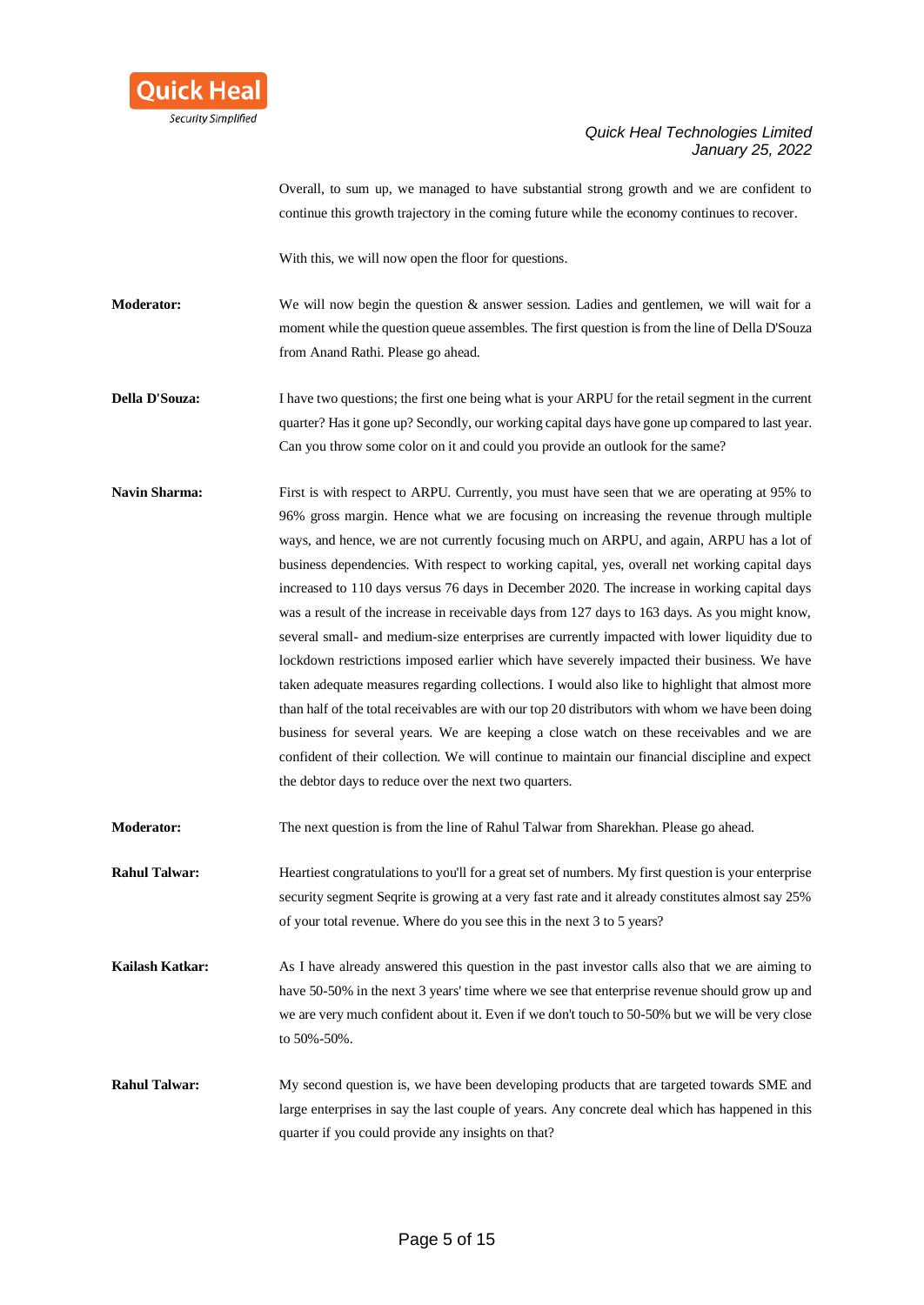

- **Kailash Katkar:** Not specifically in this quarter because those products are about to release. Some of the beta version has come out and we have started doing beta testing with a few of our customers and we are getting very positive response from the customers. So, revenue is yet to start for those new products. And that is the reason it is giving me confidence that my enterprise ratio will go to 50- 50%.
- **Moderator:** The next question is from the line of Nishant Khandelwal from Globe Capital. Please go ahead.
- **Nishant Khandelwal:** Congratulations to the whole team on a great set of numbers. We can see the revenue has grown around 14% on a Y-o-Y basis. I just have a couple of questions on the R&D side. First of all, what was our R&D spend during the quarter as a percentage of total revenue? Can you please give us a light on that?
- **Navin Sharma:** Nishant, in the current quarter, the total R&D spend is 27% of revenue, and on 9 months, our R&D spend is slightly higher than 25% of our 9 months revenue.
- **Nishant Khandelwal:** Your investment in R&D has gone up significantly. It is somewhere around 230+ millions on a consolidated basis. Is it targeted towards the enterprise segment only or the retail segment also? The reason I am asking this question is you are already a legacy in the retail segment. So, I am just wondering where this whole spend is on.
- **Navin Sharma:** Nishant, R&D spend is a mix of retail and enterprise, but you rightly said that majority of this new spend or majority of the increase is on account of R&D investment on enterprise side of the business.
- **Nishant Khandelwal:** So, you are still focused more on the enterprise segment for this R&D spend, right?
- **Navin Sharma:** Yes, because on the retail side, we already had made those investments in the past and those investments are yielding results. So, as of now, fresh investment is not much required on the retail side other than regular maintenance spends for R&D.
- **Moderator:** The next question is from the line of Kanika Sood from NBS Research. Please go ahead.
- **Kanika Sood:** Congratulations to the management on a good set of numbers. My question was on the product development side. Can you please give us some flavor on the planned launches and the timelines by which we can expect them to be out in the market?
- **Sanjay Katkar:** Currently, we are in the process of launching a couple of products, but at the same time, we have planned a detailed discussion on future road map in our next quarter discussion. With this, I will say we have already launched endpoint detection and response product in this quarter which we assume that we are going to enter the EDR market with the launch of this product, which is purely for large enterprises and we will be soon launching a privacy data protection product again for large enterprises.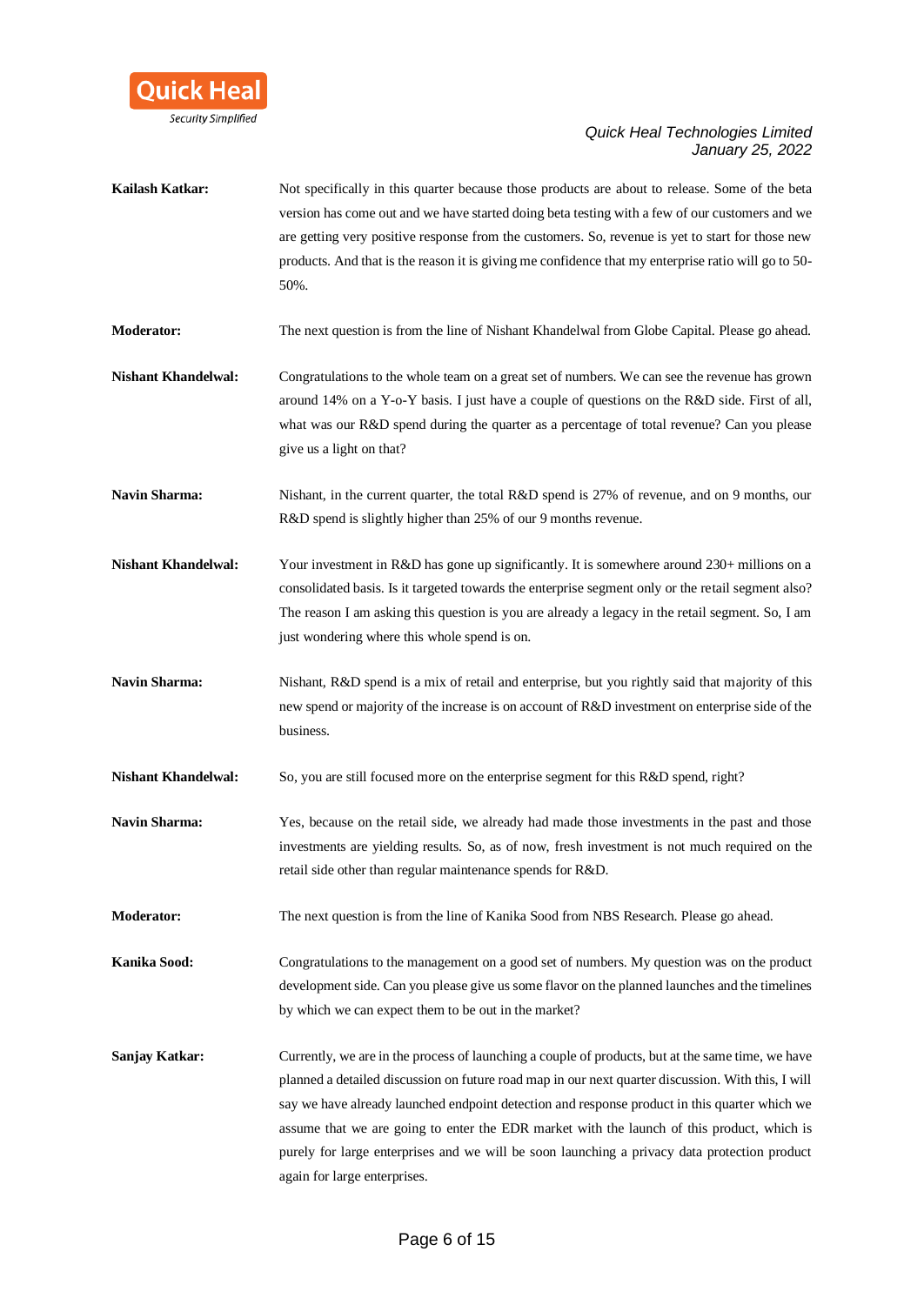

- **Kanika Sood:** Do you mind sharing how many new products we are planning in total? These products that we are planning, are they focused on the enterprise segment only or are we seeing anything on the retail side?
- **Kailash Katkar:** Majorly, products are focused on enterprise side and as I already mentioned in my speech, we are building a 3 years' road map and that we would definitely like to talk to all the investors in the next quarter.
- **Navin Sharma:** Kanika, just to add, currently, retail business or legacy business is quite matured business where required investment are very much there and the market is not changing very drastically. Hence, a majority of new product development & spends on R&D would be happening on the enterprise side. And as Kailash said in his initial commentary, next quarter we will be there out with a detailed 3-year road map where we will be discussing about all aspects of the business, right from team to product to our M&A strategy, everything we will be discussing at length and in detail in the next quarter.

**Moderator:** The next question is from the line of Vivek Ganguly from Nine Rivers Capital. Please go ahead.

- **Vivek Ganguly:** This was on the enterprise business, a quick question. Historically, even in the retail front, you'll were very India-bound company and now we are seeing a significant portion or a respectable portion of your enterprise business coming from non-India markets. Can you just give us a flavor of what the thought process is, how would you all be selling, would you all be having a partner there who would be doing it, and which regions you all are targeting near-India regions? Some sense because we see there is a lot of opportunity, and if you all are taking your enterprise global, would it also be possible for you all to also turn your retail model around into a more India+ model?
- **Kailash Katkar:** If I have to talk about our retail part of it, yes, when it comes to India, the brand popularity is very strong. So, it becomes easy for us to build a business for retail from India and neighboring countries of India. When it comes to the global market part of it, I see it is more comfortable to take enterprise products to the international market. It is just because we directly reach out to the customers to sell the enterprise products because for the retail, it happens mostly through online, and at present, we are available online in India and as well as we are working with some of the other international country online platforms also. And for enterprise, we are working through the partners and we have good number of partners in some of the countries like Italy, Spain, African countries, middle East, even Asia Pacific countries, and through that, we are trying to reach out to the enterprise customers and we are able to generate close to 18% of revenue from total enterprise revenue.
- **Vivek Ganguly:** Just as a follow-up to that, in the markets where you all are taking your enterprise products, your partners would be IT consultant firms or they would be very specific security consultant firms who as a part of their entire offering from service products, they have the option to include Quick Heal enterprise as a part of the solution that they provide to their customers.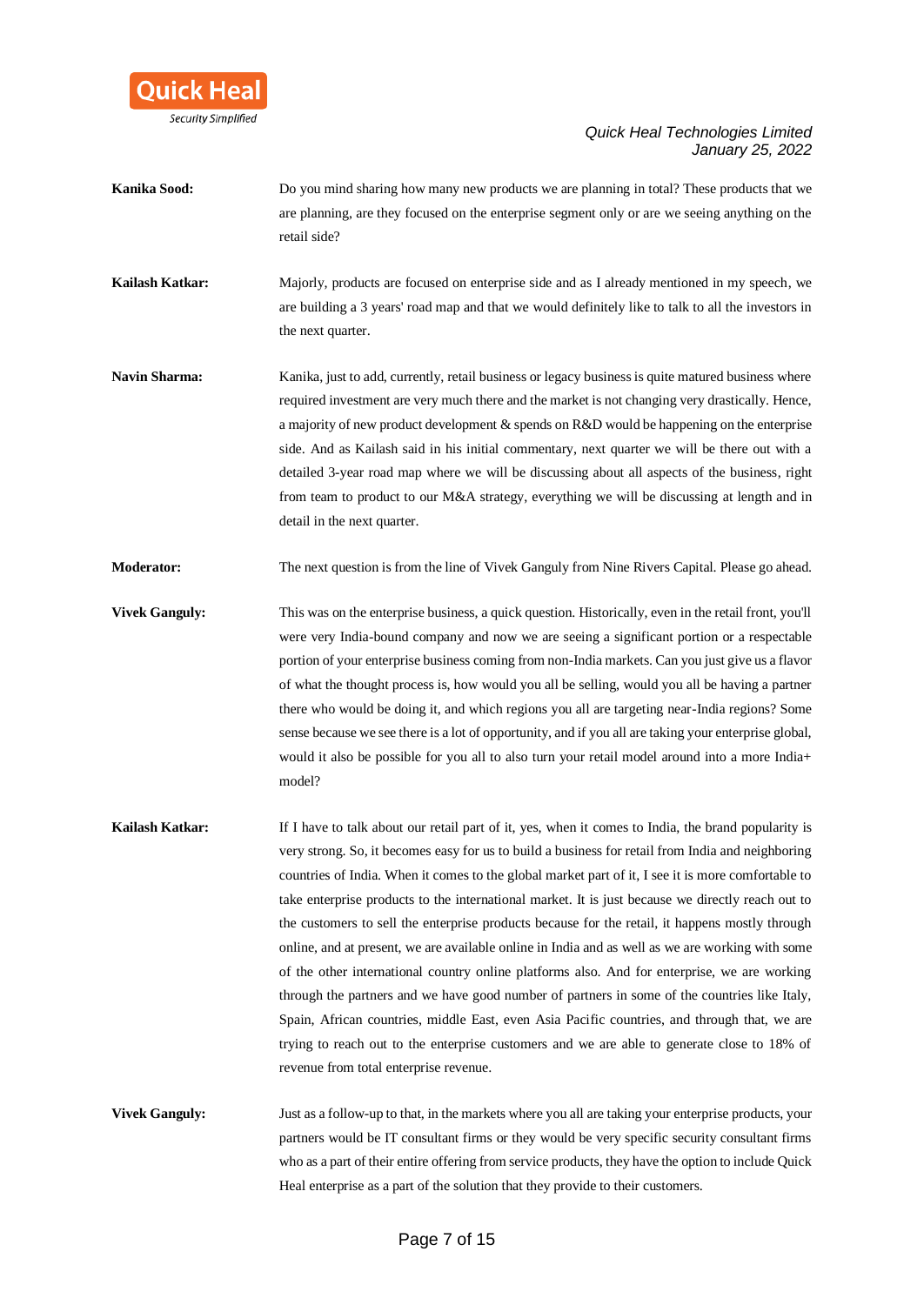

**Kailash Katkar:** They are mostly system integrators selling security products. Specifically, their specifications are more into security products.

**Moderator:** The next question is from the line of Keshav Garg from CCIPL. Please go ahead.

**Keshav Garg:** Many congratulations for good numbers. Sir, I had some doubts like now our retail business is around 75% of our total revenue and this enterprise business we started 3 years back. If we take out the enterprise revenue, basically a quarter of the revenue, then on a trailing 12-month basis, our retail business is around 250 crores. If we see even 5-6 years back, we were doing around 250 crores revenue only when enterprise business was not there. So, basically our retail business is either stagnant or declining. Is my thinking correct or you would like to correct me somewhere?

- **Navin Sharma:** Keshav, there are two aspects to it. Aspect number 1) We all understand and appreciate that there has not been the expected growth from the organization in the last few years, and that's the reason that we are discussing that in the next quarter, we will be coming with a 3-year road map as to how we will be growing the company with right set of revenue. That is part 1. 2) On absolute terms if you compare it to last year's retail segment, there is a degrowth of 2.5%, but the moment you adjust last year's numbers with revenue spill-over of Rs 300 Million, then even on retail side on 9 months basis, there is a good growth of 15%. In summary, we haven't grown in the past few years, but with new leadership team, planned product development, and with right set of channel partners or let us say sales line what we are looking for, fast growing enterprise business as the growth in retail business would be modest even in the future. That is the reason why we are incubating our fast-growth business and enterprise segment which was a single-digit contributor over the past sometime, till this quarter, we have reached to 25% level, and as Kailash already said that in the next 3 years, we want this business to be a 50:50 business, i.e. half of the revenue to be coming from enterprise without a degrowth in retail segment.
- **Keshav Garg:** Sir, I wanted to understand that in the last year, 2021 calendar year, the PC sales went up in the domestic market by around 40-50%. In that case, since our antivirus is being used in PC, then shouldn't our revenue also have grown somewhere in the same range?
- **Navin Sharma:** Keshav, there are two aspects to it. In fact, earlier one of the questions was with respect to ARPU. One part that PC sales growth is there in the market, but at the same time, probably because of pandemic, people at this point in time are opting for antivirus products which is in their budget and probably that is the reason why ARPU on the retail segment is comparatively lesser, but this is a temporary phenomenon and we expect that ARPU should start increasing the way Sanjay has explained in his commentary that sophisticated attacks or cyber-attacks are happening, probably we expect this phenomenon of lower ARPU to be corrected in the coming future.

**Kailash Katkar:** Most of the new PCs that are sold come with some kind of protection for initial 6 months or so. After that, people start renewing or buying and putting a security which is a paid security.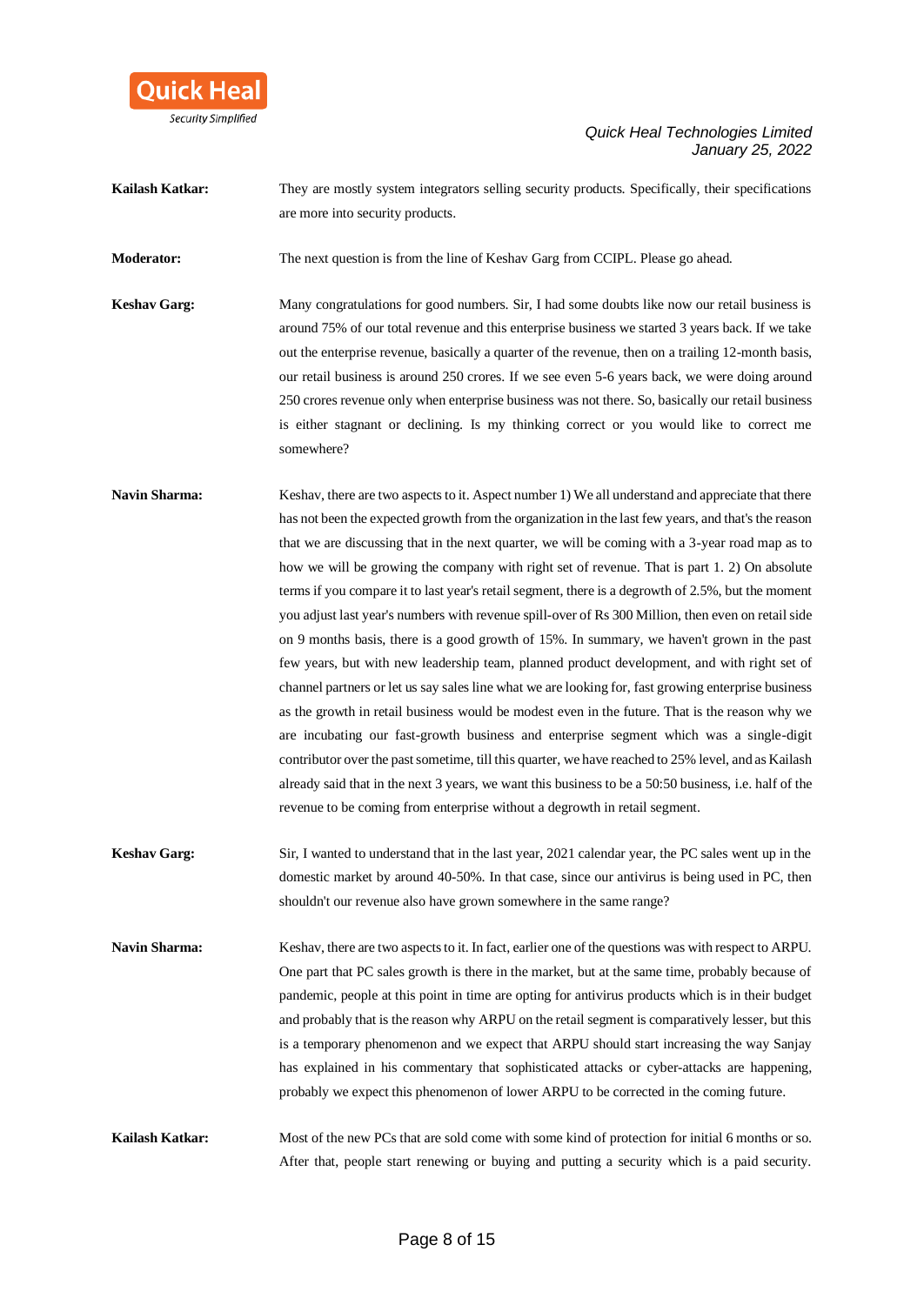

Definitely, our team is making sure that we are trying to grab the surge in the PC sales market by addressing them.

- **Keshav Garg:** Sir, do we have any partnership with PC OEMs like Dell, HP, etc., wherein we can pre-install our antivirus software with them rather than the customer buying after buying a PC? Can we pre-install it in partnership with the OEMs?
- **Kailash Katkar:** No, at present, we are not doing that.
- **Sanjay Katkar:** Most of these vendors have partnerships assigned globally, and our experience also says that bundling of OEM is having a thinner margin. It's in fact an investment business actually. We have to invest into the per copy that they distribute along with the laptops. The only thing is, we have to grab the market as the people start using it and as they start facing the challenges of threat sites.
- **Keshav Garg:** Lastly, I wanted to understand that since you are saying that from a quarter of our business if enterprise government business becomes half of our business 3 years down the line, then what will be the impact on our margins? Because margins in retail segment would be definitely higher than the enterprise segment. Then, what happens to our margins 3 years down the line?
- Navin Sharma: Keshav, as we said earlier that our gross margin is 96% and since we are a product company and we charge all our R&D investment to P&L, gross margin regardless whether it is retail or enterprise, we command 95-96%, which means any increase in revenue either on retail or enterprise will help us improving our operational margins.
- **Keshav Garg:** Thank you very much and best of luck. And thank you for the regular buybacks also.
- **Moderator:** The next question is from the line of Aishwarya Suresh from Sushil Finance. Please go ahead.
- **Aishwarya Suresh:** Congratulations on a good set of numbers. I have two questions. The first one is that what is the size of Indian retail cybersecurity segment and how well are you placed?
- **Kailash Katkar:** I think we have answered this question in the past investor call also that there are no confirmed figures from any vendor because it used to happen 10 to 15 years back that some of the media company used to do this survey, but for the last many years, no one has done a particular survey for the consumer part of it, but whatever we gather the information when we meet the channel partners and the tier-1 partners which we have across India, what we see is around between 650 to 800 crores consumer market is there and we are obtaining up to 35% part of it. But this is all paid. This is what I am talking about.

**Aishwarya Suresh:** My second question is that how do you plan to gain market share? Do you have any number in mind which you will be able to achieve in the next 3 to 5 years?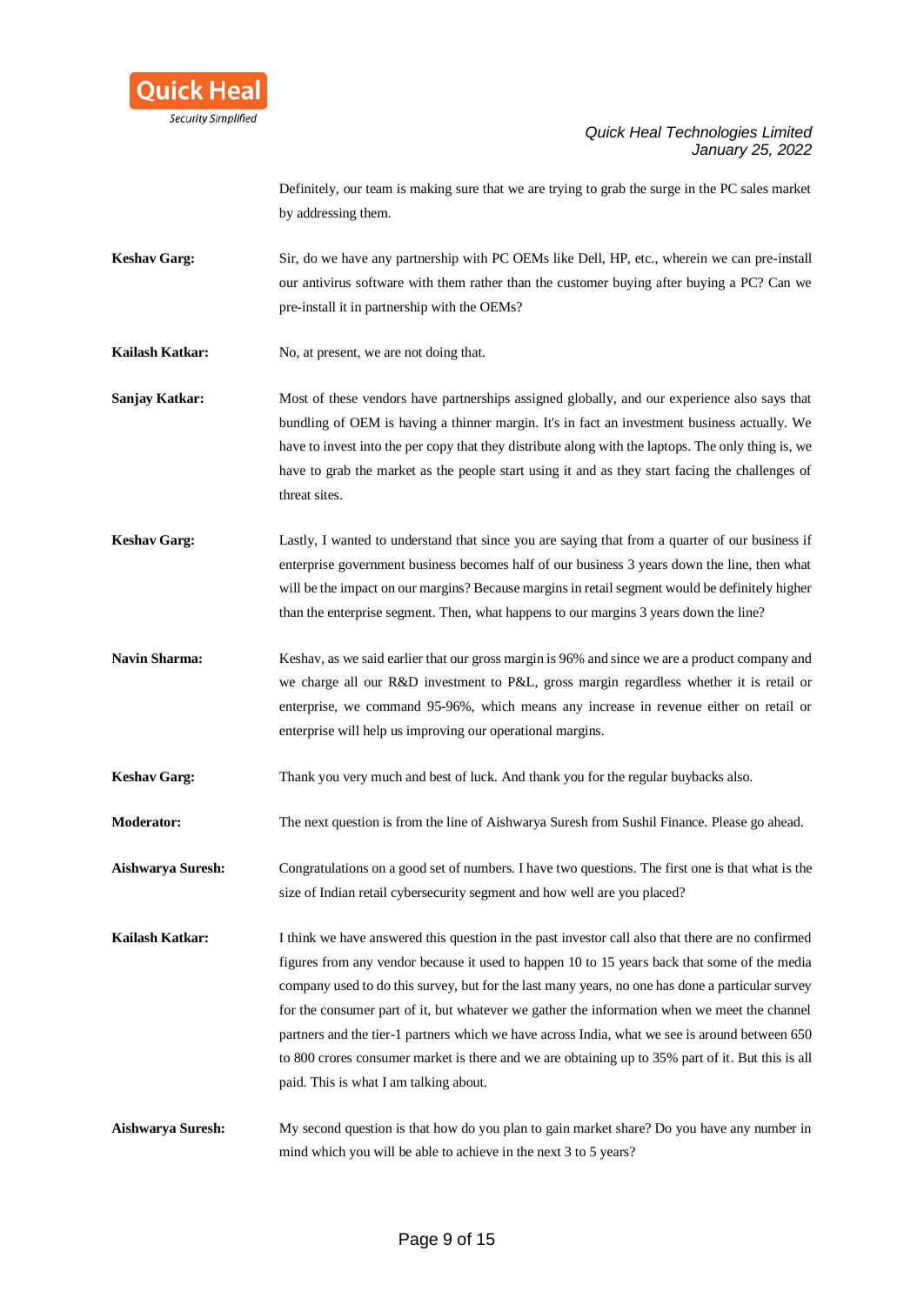

- **Kailash Katkar:** We have a lot of strategies when it comes to gain more market share but that keeps on changing on a regular basis. It totally depends upon market because the entire thing is driven by the market, channel partners, and the e-commerce partners. Through that, we have to reach out to the consumers.
- **Sanjay Katkar:** There is a market for different segments of customers. I mean to say, there are different price points and each price point has a different market size and we are making sure that we are present in each of these markets with our offerings and pushing our products across our channel partner network as well as online sales partners. At the same time, there are a lot of international MNC products that come and disturb the market with dumping the products at a very low cost. For them, India is a very small market to grab it or maybe the partners are doing that, but many a times, certain area or certain pockets of the market get disturbed because of the product getting pushed at a very low cost. Then we have to play well and we have been very well positioned in this market. We are able to come out of this situation by pushing the right mix of products. So, when there is such a situation, we come out with a lower cost products which we have and that's how we try to make sure that we at least maintain the market share, and wherever there is a gap, we try to get the market share from the competition. I mean to say it's day in day out work for our sales team.
- **Moderator:** The next question is from the line of Reena D'Silva from Mount Intra Finance. Please go ahead.
- **Reena D'Silva:** Firstly, I would like to congratulate you on a great set of numbers. I have a couple of questions. What is your view on the antivirus industry in the retail space? How is it growing? What are your views? How do you think it will pan out in the future?
- **Sanjay Katkar:** Antivirus as we have been observing, there is a single digit growth over the last at least 3-4 years and it had earlier got impacted by PC sales, but during the pandemic, PC sales went up. It had given a smaller boost to this consumer retail part of the antivirus product. At the same time, what we are also observing is a lot of things are evolving in this market. I mean to say OS is evolving and the kind of threats that we are seeing is also evolving. As people are focusing more towards protecting their privacy nowadays rather than in fact just ransomware and there is identity threat that is a bigger challenge. As these things change, the market dynamics are going to change. So, we are making sure that we invest into these newer features of the retail product and stay on top of the game. According to me, retail market will grow in single digit but there will be certain push which can give it a little bigger push and we are hopeful for mobile getting pushed in this retail segment because mobile has now become a key aspect of doing all kinds of transactions online and digital. Everything is moving on mobile and threats on the mobile front are also growing on that pace, but comparable to PCs, they are at a very lower rate right now. But this will change and that's what we hope on the retail front. Mobile can be one of the future growth segments.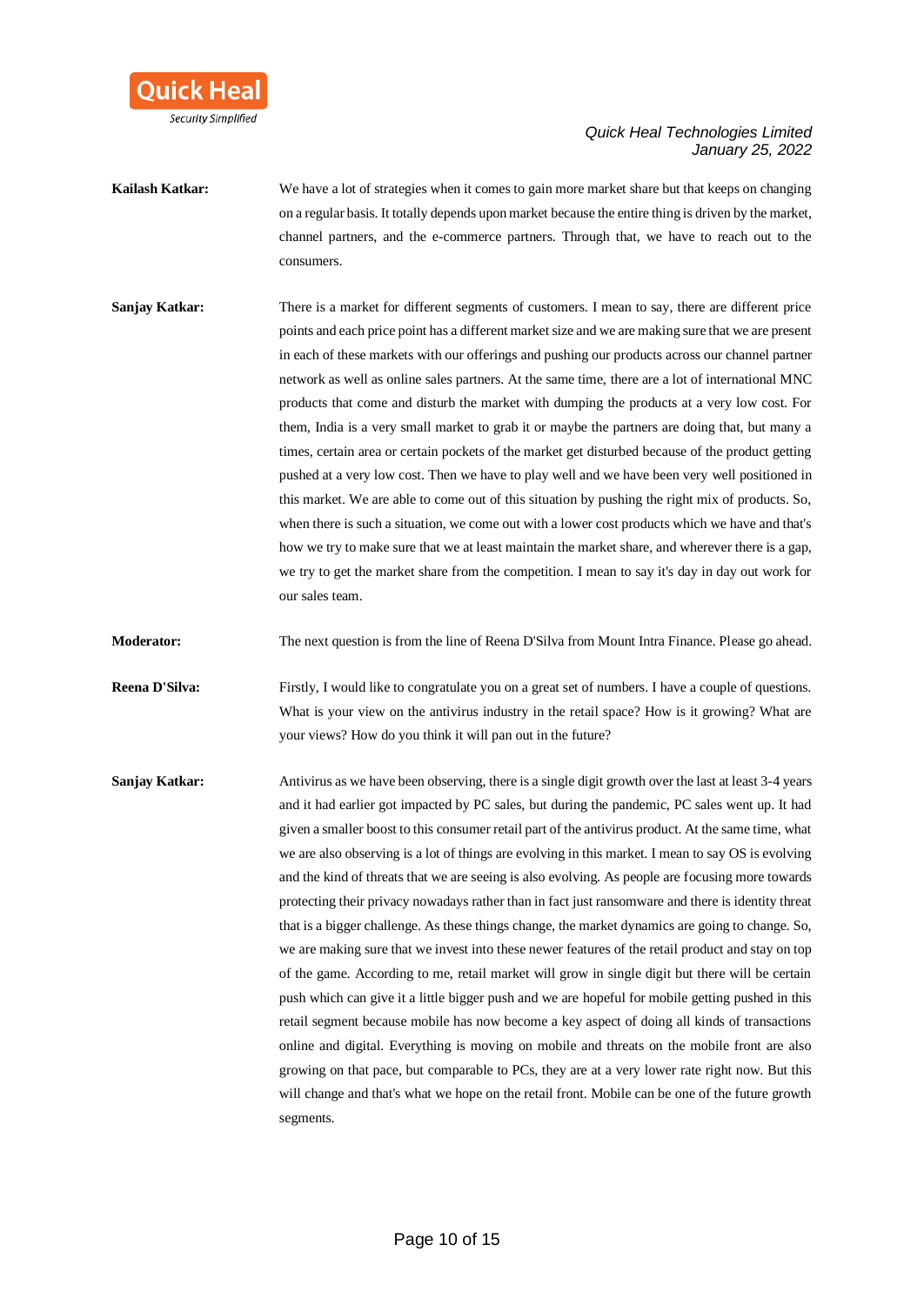

| Reena D'Silva:       | Also, last quarter, you mentioned that L7 is almost ready with the product. Just wanted to<br>understand how long would it be before we start seeing the benefits?                                                                                                                                                                                                                                                                                                                                                                                                                                                                                                                                                                                                                                                                                                                                               |
|----------------------|------------------------------------------------------------------------------------------------------------------------------------------------------------------------------------------------------------------------------------------------------------------------------------------------------------------------------------------------------------------------------------------------------------------------------------------------------------------------------------------------------------------------------------------------------------------------------------------------------------------------------------------------------------------------------------------------------------------------------------------------------------------------------------------------------------------------------------------------------------------------------------------------------------------|
| <b>Navin Sharma:</b> | Reena, basically from a stage where L7 was more into completing its product development or<br>testing it, it has already started generating revenue. The revenue generation or it's a type of<br>customers where L7 has ventured into, it's very impressive and we expect this trend to improve<br>in the future.                                                                                                                                                                                                                                                                                                                                                                                                                                                                                                                                                                                                |
| <b>Moderator:</b>    | The next question is from the line of Aryan Sharma from Monarch Networth. Please go ahead.                                                                                                                                                                                                                                                                                                                                                                                                                                                                                                                                                                                                                                                                                                                                                                                                                       |
| <b>Aryan Sharma:</b> | Congratulations for the satisfying numbers. My first question is, we are sitting on a good amount<br>of cash. What is the average yield we get on these cash and cash equivalents?                                                                                                                                                                                                                                                                                                                                                                                                                                                                                                                                                                                                                                                                                                                               |
| <b>Navin Sharma:</b> | With current market conditions, 3.83% is average yield what we are getting from cash in the<br>balance sheet.                                                                                                                                                                                                                                                                                                                                                                                                                                                                                                                                                                                                                                                                                                                                                                                                    |
| <b>Aryan Sharma:</b> | As you also mentioned that you have a road map for the future 3 years or so, is there any road<br>map to utilize this cash for a better purpose or any plans for that?                                                                                                                                                                                                                                                                                                                                                                                                                                                                                                                                                                                                                                                                                                                                           |
| <b>Navin Sharma:</b> | Of course. When we are talking about growth which has to be a comprehensive that covers both<br>organic as well as inorganic growth. That goes without saying. Along with that, we have been<br>rewarding our investors in the past too with dividends and buybacks. And we will continue the<br>trend where a comprehensive growth for business is there, but at the same time, shareholders<br>also get the right share of it.                                                                                                                                                                                                                                                                                                                                                                                                                                                                                 |
| <b>Aryan Sharma:</b> | Coming to the marketing side, as we say we have around 30% market share if I am not wrong.<br>Is it correct?                                                                                                                                                                                                                                                                                                                                                                                                                                                                                                                                                                                                                                                                                                                                                                                                     |
| <b>Navin Sharma:</b> | Yes, 30% to 35% on the retail side.                                                                                                                                                                                                                                                                                                                                                                                                                                                                                                                                                                                                                                                                                                                                                                                                                                                                              |
| <b>Aryan Sharma:</b> | But generally, when we see, for example, like top 10 antiviruses in India, we don't feature in any<br>of the sites like Radar or PCMag which are being used by a lot of individuals. Are we not<br>concerned for that kind of marketing?                                                                                                                                                                                                                                                                                                                                                                                                                                                                                                                                                                                                                                                                         |
| Sanjay Katkar:       | We are operating in a different market. In India when you say these magazines are being looked<br>by certain segment of users. But if you see on ground, on sales if you see for example sales<br>through Amazon or sales through partners, we are having the largest share of the sales that<br>happens in India. If you see the rating of the products, these magazines are biased, and are driven<br>by a lot of marketing efforts. But at the same time, there are a lot of certifications that happen<br>through independent testing organizations like AV-TEST. If you go to the AV-TEST website<br>which is a German-based lab and that is referred by Gartner, that is referred by all the large<br>enterprises where they look for the technical qualities, performance of the product for protection<br>from threats. And these organizations test products every couple of months and with the latest |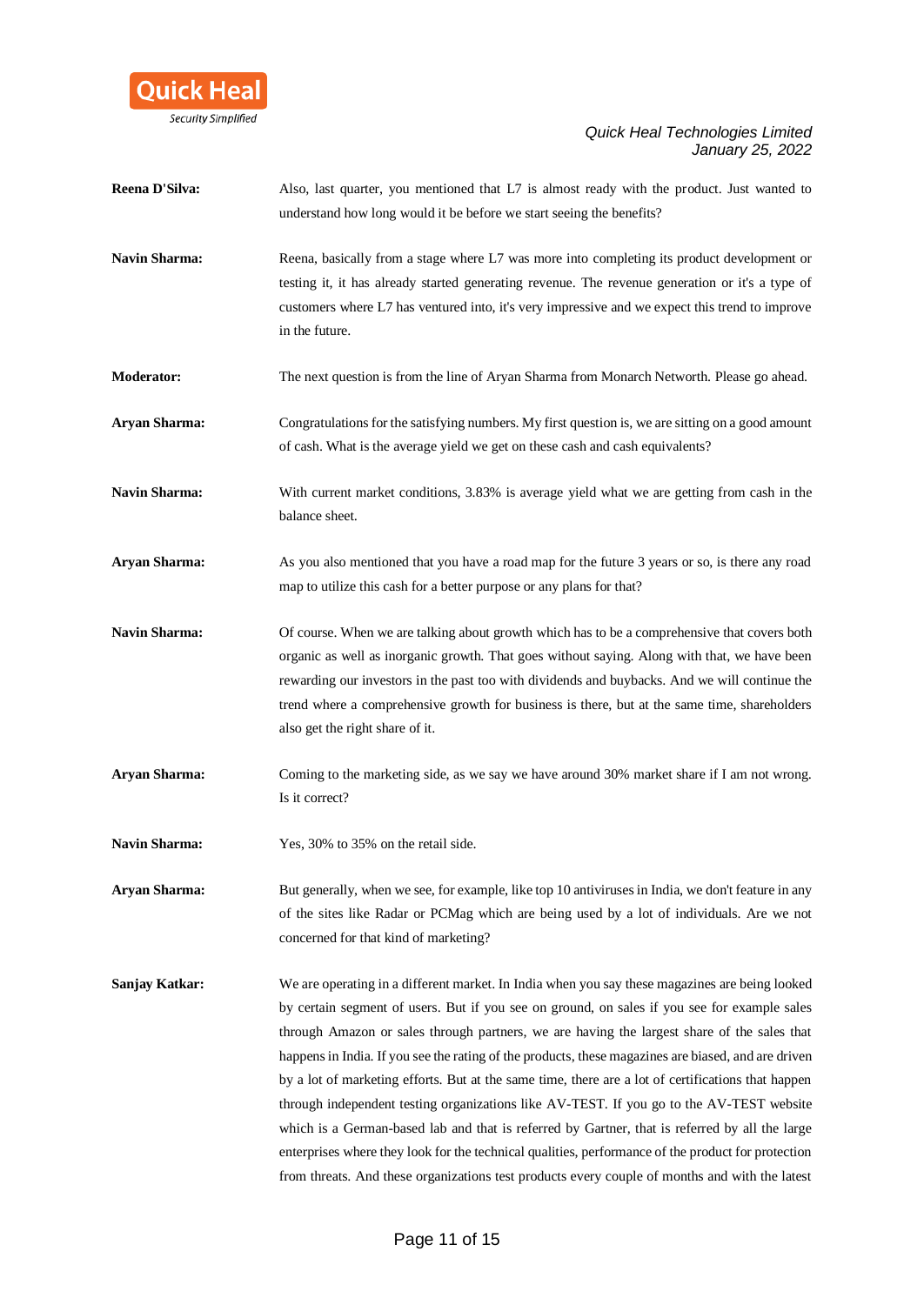

threats which are there effective in real life to the larger organizations. And that's why today in my opening speech I said Quick Heal was figured in top products in that test which compared to all the global players there. Global players when I say are Symantec, Avira, or even the Sophos. If you can go to that website, you will see that we feature in the top products which is for continuously second time in this year's series. That really helps our sales and marketing team to go and pitch to the large enterprises or even government segment and that is where it is considered. That is why we are seeing a good enough traction on the enterprise front.

**Kailash Katkar:** That is the reason we have maximum share in India.

**Aryan Sharma:** So, we have more kind of an organic growth, you mean to say, if I am correct.

**Moderator:** The next question is from the line of Aditi Gupta from Bliss Consultants. Please go ahead.

**Aditi Gupta:** Sir, I have a question regarding your trade receivables. You have a very high level of trade receivables. Have you provided for them, and in future, do you expect a portion of the same to go bad?

**Navin Sharma:** As mentioned in my earlier part, yes, receivables have increased. On a conservative basis, we have made some provisions as well. The entirety of the provision is to the tune of Rs. 3 crores, but these are more of aging-based provisions, and as I said in the earlier part of commentary more than 50% of receivables are from our top 20 distributors with whom we are in regular touch & we understand their financial condition in and out. So, per se, even the provision which has been made, this is more of a conservative. We don't foresee any major surprise coming on the collection front. The collection has largely been slowed down because of cash availability. Once the cash starts coming into circulation, we expect our receivables to go down, and in the next 2 quarters, you will see this happening.

**Aditi Gupta:** One more question I have. Do we plan to increase the sales and marketing expense?

**Kailash Katkar:** Sales and marketing expense as I have already told in the past also that our sales is seasonable. When I say that, Q1 is always a bit down but Q2 is on an upper side, and then again Q3 is down because of the festival time, and then again Q4 is always up. So, we have to really plan our sales and marketing expenses based on the buying seasonality, and based on that, we have to spend more into the marketing part of it whenever this buying happens. Especially, the year-end is more budgeting time and most of the organizations and buyers buy products majorly in the quarter 4 and quarter 2. Based on that, the advertisement expenses and marketing expenses take place.

**Navin Sharma:** Aditi, just to add to that, even if you see for 9 months, our total sales and marketing expenses are to the tune of 24% of revenue. We always maintain a fair balance between spend and growth and we also try to see that how the S&D cost is helping to increase the revenue.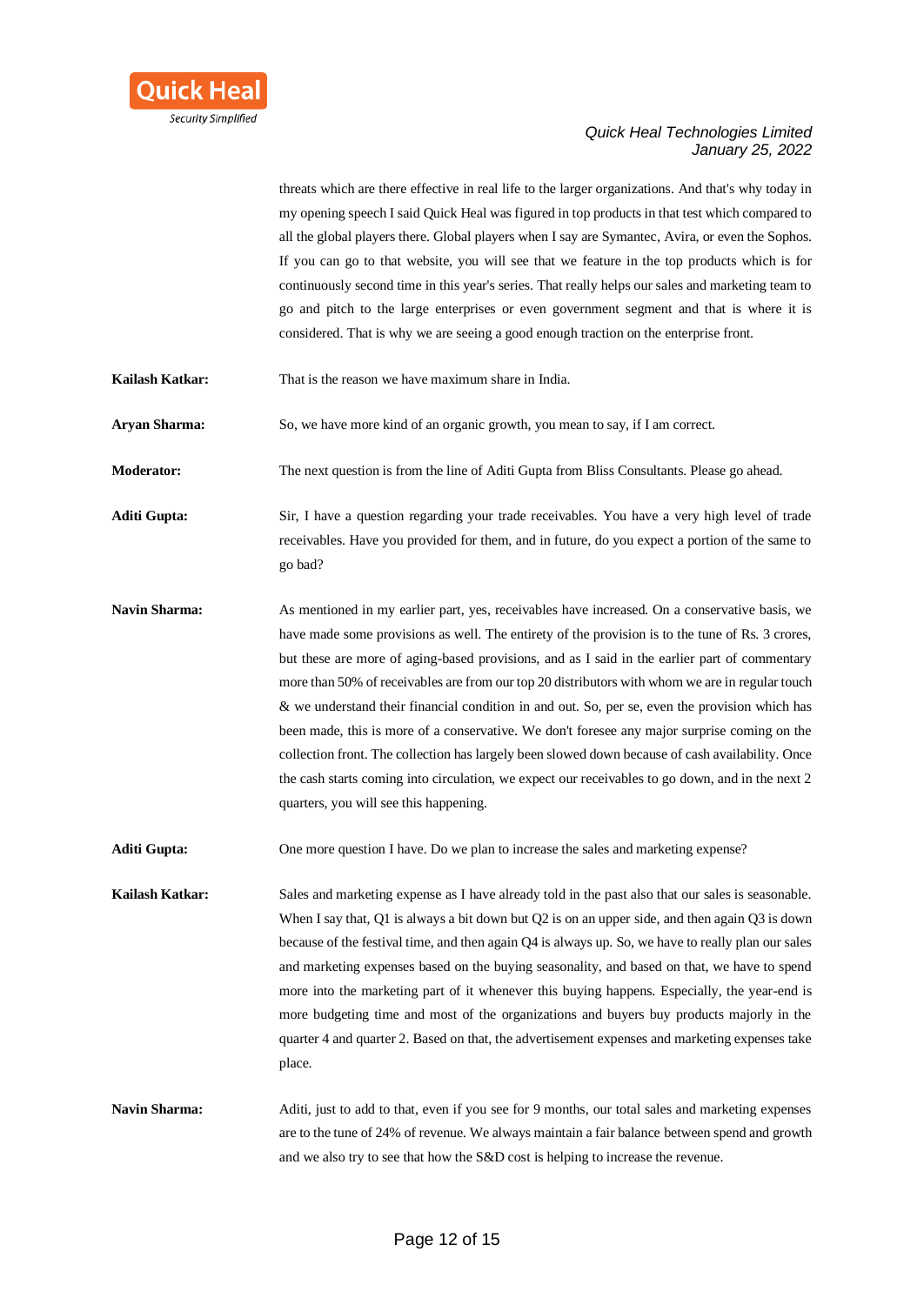

**Kailash Katkar:** I would say that our expenditure when it comes to the product development cost part of it, it is stable all the 12 months. Sales and marketing like advertising cost will vary on a seasonal basis and our sales will also vary based on seasonal basis. So, usually if you have to really compare anything, you should do it year on year. Will be much better than comparing to quarter on quarter because we will not be able to give right kind of justification for quarter-to-quarter explanation part of it.

**Moderator:** The next question is from the line of Nidhi Singh from Newland Investments. Please go ahead.

**Nidhi Singh:** My question was mainly in terms of attrition rate. I just wanted to point out that attrition has been a major concern for most of the IT companies and in the IT sector as a whole. How has that impacted Quick Heal at large given that you did mention this in your opening remarks also, but just I would like you to throw some light on it. What is the current attrition rate if you can provide for Quick Heal? Has it gone up from the past or has it come down if that you can give? Also, what are the steps that we are taking which would be helpful in those terms? You have mentioned that we are comparatively lower. What is it that we are doing differently or something that is being helpful for us in that sense?

**Kailash Katkar:** Yes, Nidhi. Your question is right. The entire industry is facing a lot of challenges about the attrition part when it comes to the software development companies. But if I have to talk about Quick Heal and about the software developing engineers and the customer support engineers which is close to 50% of our employees, and definitely the attrition rate if I have to compare with the past of Quick Heal, it has gone up. And the entire industry is facing the same problem. But whatever problem the industry is facing today, the attrition rate is close to 40% in the industry and Quick Heal attrition rate is close to 24% to 25%. Entire industry is taking a lot of effort and we have also taken a lot of efforts to balance this attrition and retain those employees and try to get more and more employees on board. Now, those efforts I will not be able to put it here because I really don't remember that part because HR people really work on this part, but I just wanted to say that we have taken a lot of efforts to make sure that we retain our employees and get more and more talent on board actually.

**Moderator:** The next question is a follow-up from the line of Keshav Garg from CCIPL. Please go ahead.

**Keshav Garg:** Sir, I wanted to know that how much is mobile antivirus contributing to our top line.

Navin Sharma: Keshav, as you are aware that in India, the awareness of using antivirus in mobiles is still not there. We are using a right mix of strategies with free and paid versions at a later stage. This is something which we are also evaluating. In India, you know that more than 600 million smartphone devices are there, and it has a huge market but just we need to understand the customers' behavior and we need to see that how this segment can be catered through antivirus. In summary, it's not that we are not selling much products, as of now, awareness in industry itself is not there and we are just trying to develop that awareness.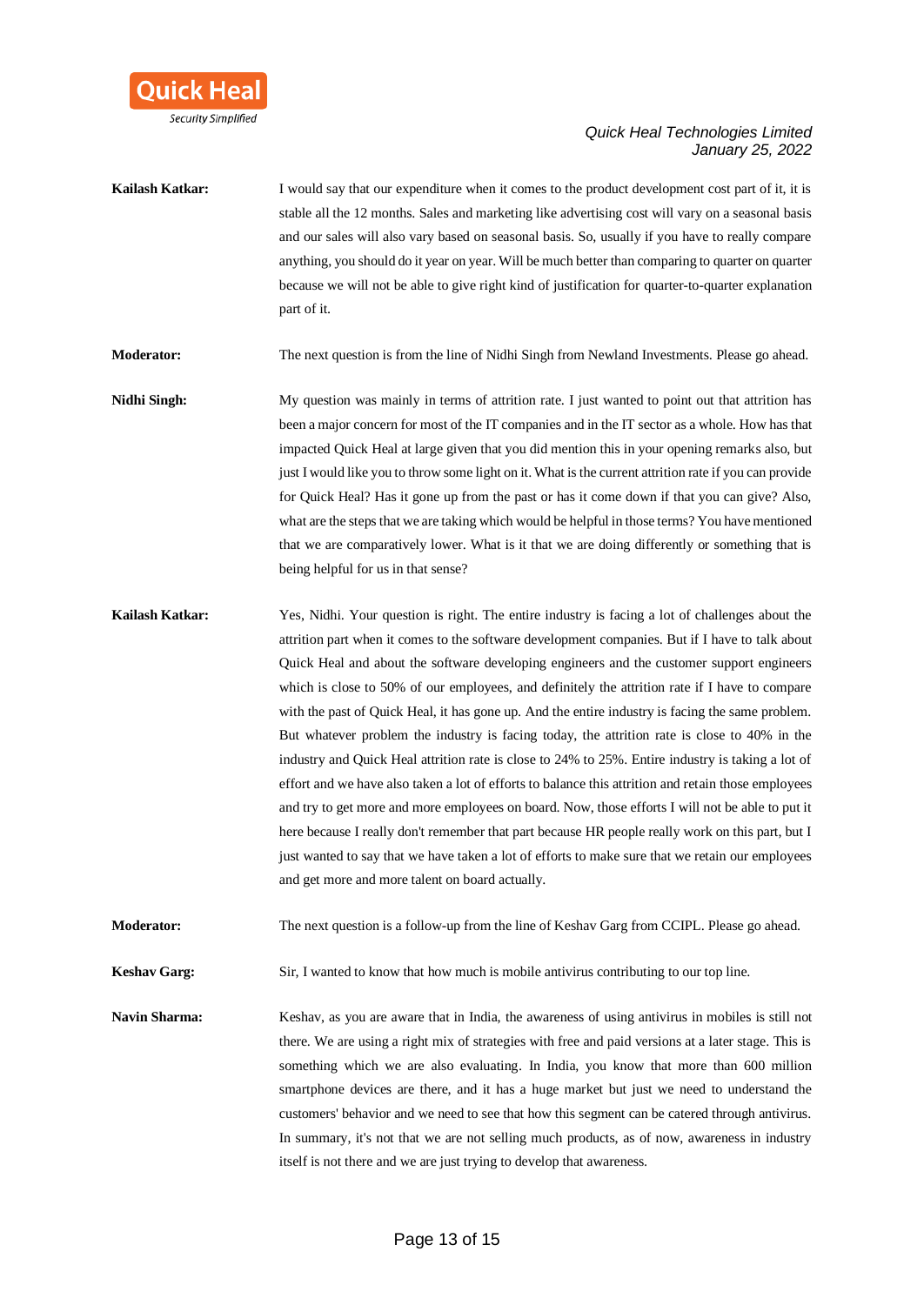

**Sanjay Katkar:** Percentage is less than 1% right now, contribution part.

- **Kailash Katkar:** Percentage is very less and it is not only Quick Heal facing this problem, the entire antivirus cybersecurity industry is facing the same problem. People are not ready to buy security software for their smartphones. I don't know why, but this is happening everywhere globally.
- **Keshav Garg:** Sir, a few months back in Ranchi, Jharkhand, on the FM Radio, I heard your advertisement of Quick Heal for mobile antivirus or some mobile product. That means that we are basically in the market and we are selling that product.
- **Kailash Katkar:** Yes, of course, the product is already available on the website. In shops also, the product is ready. And we have to do this kind of activity for awareness because we cannot spend too much money on that part because we knew that it is not generating revenue, but wherever we get these opportunities or wherever we get opportunity to speak on media, we definitely speak about mobile security part also along with other security parts.
- **Keshav Garg:** So, why can't we get into a partnership with the OEMs who are selling mobiles like Oppo, Samsung, etc.?

**Kailash Katkar:** We have already tried all those things, but we failed in that.

- **Sanjay Katkar:** OEM business is not at all a revenue generating business. It had to be investment business. Phone owners or phone vendors ask for money to distribute any product on their handsets and it is not giving results because after expiry of the trial version, people don't renew it. We have done that earlier and we are already doing that again in certain pockets of Indian market with certain vendors like iBall. Even Indian vendors are bundling our software, but if you compare revenuewise, it's not giving that big returns. So, our current revenues are less than 1% of our total revenue, the mobile contributes less than 1%.
- **Keshav Garg:** Sir, what about the IT distributors like Redington and Ingram Micro? Is there a possibility of getting into partnerships with them since they are basically selling their wares and they have the distribution and everything, marketing setup?
- **Kailash Katkar:** We are already doing that actually. That is the reason we were able to generate at least 1% of revenues.
- **Sanjay Katkar:** We are working with these large retails like Ingram Micro and all. They are working with our retail products for PCs as well as for mobile also.
- **Navin Sharma:** Keshav, it cannot be a push model rather a pull needs to come from market. Awareness amongst users needs to be there which is lacking today. Hence, we are addressing it from the root rather than pushing it through vendors, etc., as Sanjay also said, OEMs expect money to install a free software on their phones, and once the software validity is over, renewal is not happening.